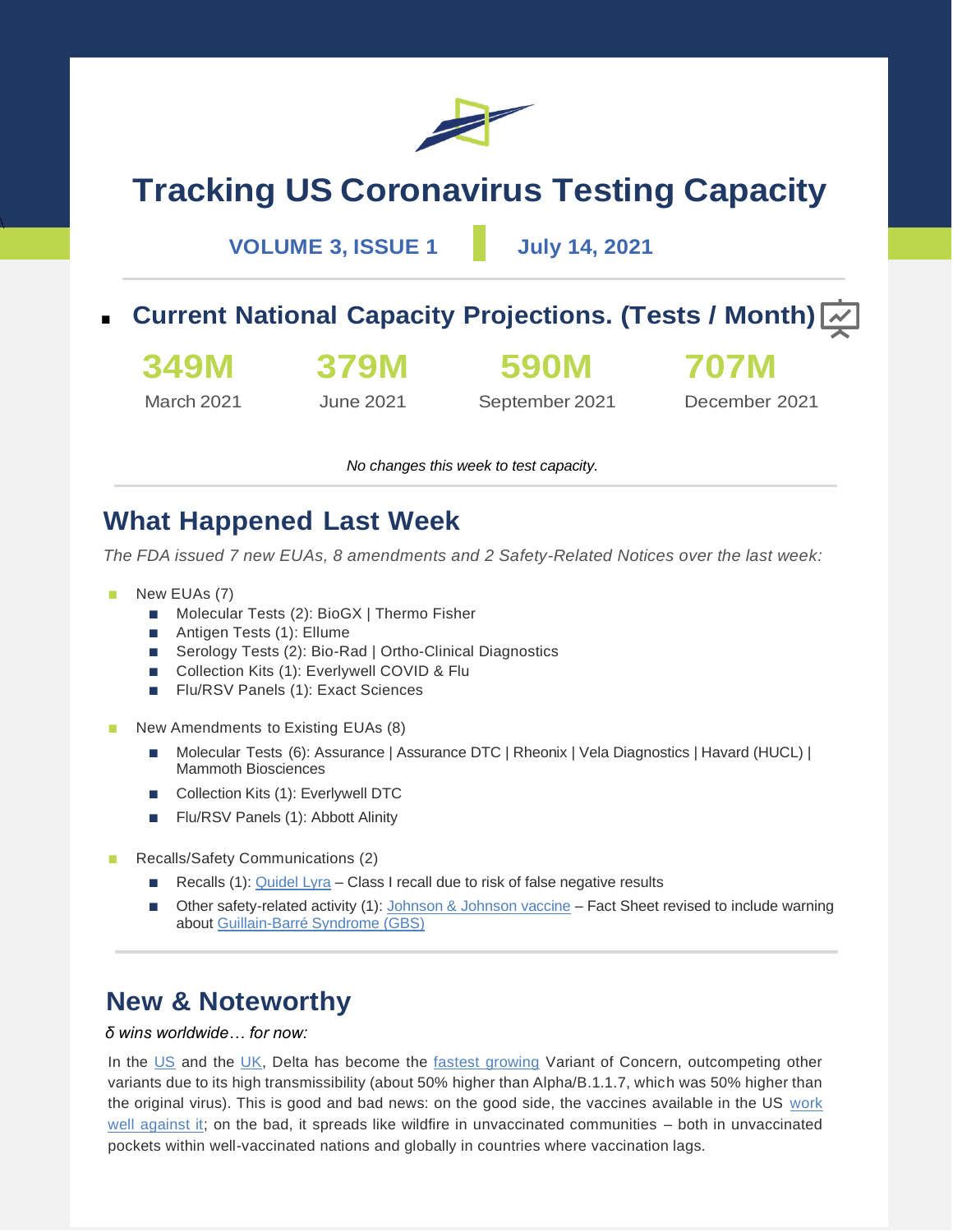#### *Confirmed again: Antigen tests as good as PCR for detecting infectivity:*

The University of Illinois at Urbana-Champaign [published](https://www.medrxiv.org/content/10.1101/2021.03.19.21253964v2.article-info#disqus_thread) the first comprehensive longitudinal study to demonstrate the relative performance of antigen and RTqPCR tests versus the [\(VeroE6TMPRSS2\)](https://www.pnas.org/content/117/13/7001) cell culture gold standard for SARS-CoV2 infectivity. The study of 43 COVID patients, funded by NIH, confirmed that rapid antigen tests are as good as RTqPCR at detecting patients with infective viral loads (>100,000 cp/ml), though they lose out to RTqPCR in the immediate 1-2 day pre-infective period.

Of course, RTqPCR's theoretical advantage disappears when its results take 1 - 2 days to arrive.

#### *AACC pours cold water on the use of Ct counts:*

The influential laboratory American Association for Clinical Chemistry (AACC) recommended that reporting Ct values to ordering physicians ["be discouraged.](https://www.aacc.org/science-and-research/covid-19-resources/statements-on-covid-19-testing/aacc-recommendation-for-reporting-sars-cov-2-cycle-threshold-ct-values)"

Commentary: To be fair, the AACC opinion is supported by a long list of useful and accurate caveats about the lack of Ct result comparability across individuals, protocols, and assays. That being said, [Ct](https://www.sciencemag.org/news/2020/09/one-number-could-help-reveal-how-infectious-covid-19-patient-should-test-results) [values are the only way](https://www.sciencemag.org/news/2020/09/one-number-could-help-reveal-how-infectious-covid-19-patient-should-test-results) to calculate / estimate the all-important viral load – known to indicate relative infectivity of patients at the time of testing, used to track disease progress, and in many cases, also used to help clinicians sort out reinfection from the lingering tail of a prior infection. It is shortsighted to discourage this reporting in all circumstances. Physicians are (or should be) aware of Ct's limitations, and they need this information to make clinical and epidemiological decisions. Instead of using Ct value variability as a reason not to provide data, the laboratory industry should provide adequate data to allow comparability across assays.

## **Food for Thought**

#### *Test, Test, Test… Commentary*

Victory over COVID has been declared prematurely in the US. Vaccines are widely available, new cases are far below the catastrophic levels of six months ago, masking has become rare, and indoor crowds are commonplace. The mRNA vaccines have been more effective than we ever thought remotely possible: [90+% effective](https://www.cdc.gov/media/releases/2021/p0514-covid-19-vaccine-effectiveness.html#:~:text=CDC%20Newsroom%20Releases-,Largest%20CDC%20COVID%2D19%20Vaccine%20Effectiveness%20Study%20in%20Health,Shows%20mRNA%20Vaccines%2094%25%20Effective) in preventing death and serious disease, a statistic that remains steady despite (expected) breakthroughs by [the most concerning current variant.](https://www.reuters.com/world/middle-east/israel-sees-drop-pfizer-vaccine-protection-against-infections-still-strong-2021-07-05/)

Yet [barely over half of the eligible US population](https://covid.cdc.gov/covid-data-tracker/#vaccinations) is fully vaccinated today, and vaccination rates have plateaued - 6% say they'll get vaccinated "only if required" to do so, and [14% still state that they will](https://www.kff.org/coronavirus-covid-19/poll-finding/kff-covid-19-vaccine-monitor-june-2021/)  [never accept vaccination at all.](https://www.kff.org/coronavirus-covid-19/poll-finding/kff-covid-19-vaccine-monitor-june-2021/) Meanwhile, testing companies Abbott, Quidel, and Qiagen have all [lowered their 2021 outlook](https://www.medtechdive.com/news/qiagen-joins-abbott-quidel-cutting-2021-outlook-as-covid-19-test-demand-wa/603221/) due to decreasing demand for COVID-19 testing.

It is foolish to reduce our vigilance against the virus while we're in the process of increasing selective evolutionary pressure on it. We've won several battles against SARS-CoV-2, but the war is still on, and testing is not only our eyes and ears against this enemy, but [can even be an active weapon against it.](https://www.liverpool.ac.uk/coronavirus/research-and-analysis/covid-smart-pilot/) Absent community screening and surveillance, as well as increased sequencing of breakthrough cases, we will inevitably see hotspots grow out of control. The US has been luckier than it deserved to be this spring and summer, but luck is not a strategy.

#### *K-12 Schools*

#### **\$15 M from NIH studies on improving testing access in underserved K-12 schools**

[Five studies recently funded by NIH](https://www.360dx.com/point-care-testing/nih-funds-additional-15m-covid-19-testing-projects-schools) aim to test a range of strategies for standing up successful asymptomatic COVID-19 screening programs in underserved K-12 schools. Part of the RADx Underserved Populations program (RADxUP), the projects will focus on the under-12-year-old population that isn't yet eligible for vaccination, as well as on the ongoing issues of vaccine uptake, breakthrough infections, and the effects of the latest variants. Here's hoping that these studies will help more kids get back in school as safely as possible.

#### *Higher Ed Preparing for the Fall*

*The Chronicle of Higher Education* now counts [578 universities](https://www.chronicle.com/blogs/live-coronavirus-updates/heres-a-list-of-colleges-that-will-require-students-to-be-vaccinated-against-covid-19?utm_source=Iterable&utm_medium=email&utm_campaign=campaign_2491617_nl_Academe-Today_date_20210622&cid=at&source=&sourceId=&cid2=gen_login_refresh) that will require vaccines for the fall semester, up from 544 two weeks ago.